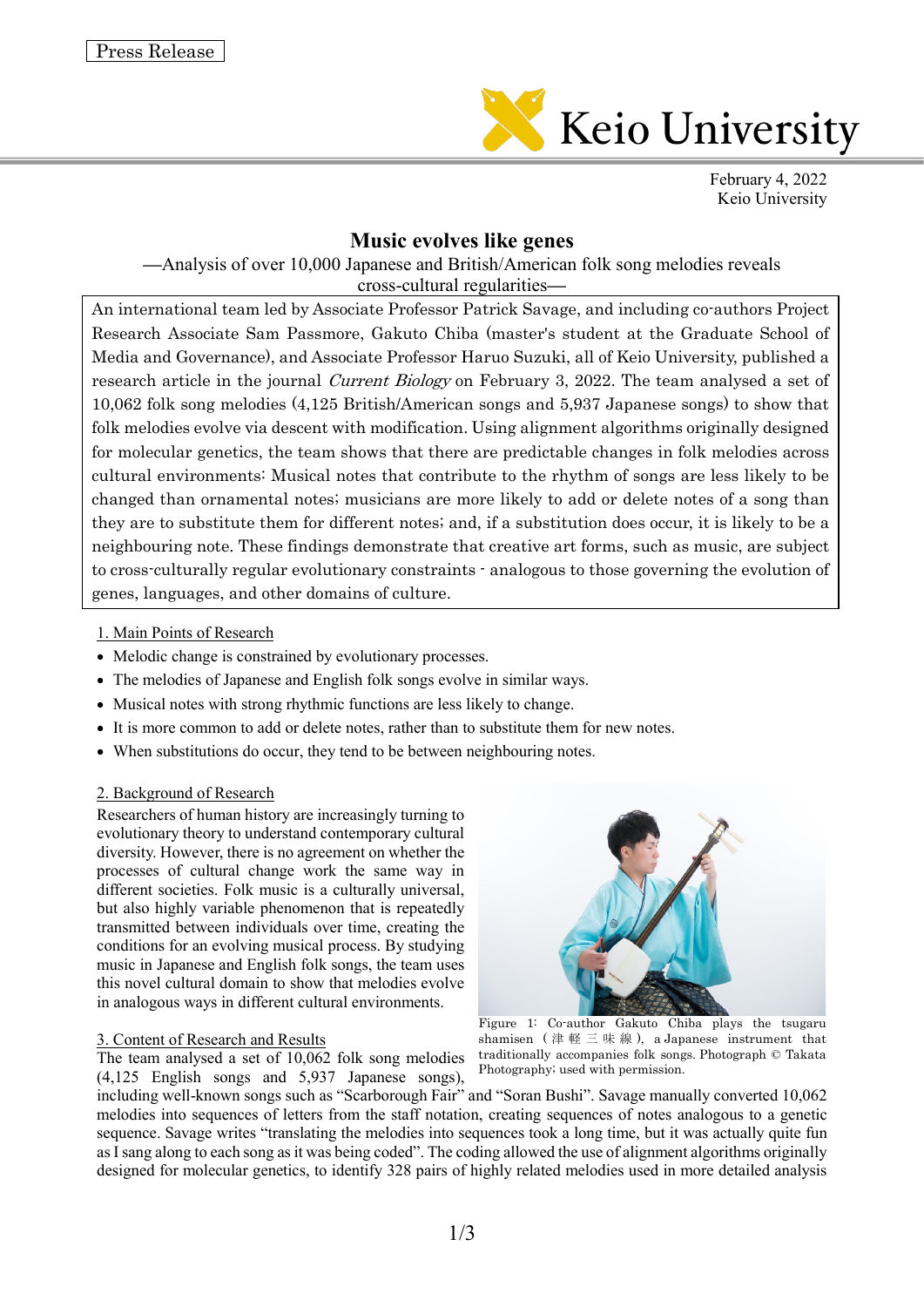## (Figure 2).

The subset of highly related melodies allowed the team to observe how songs changed between recordings and used that information to inform patterns of evolutionary change. Musical notes that were identified as important to the rhythm of the song, were seen as less likely to change than notes that were purely ornamental. The final notes of songs showed a particular resilience to change, followed by notes that are stressed. Unstressed and ornamental notes were most likely to change. In addition to which notes are likely to change, the team also observed that notes were more likely to be added or removed, rather than changed. These two results reflect the fact that singers often feel free to add, remove, or substitute ornamental notes, but do not alter notes that reflect the overall melodic shape. When substitutions were made, the team showed that musicians tended to choose the next closest note on the scale.

While there was some cultural variability to the results, the pervading pattern was one of cross-cultural regularity, suggesting a cultural system that is subject to a variety of constraints. The team proposes that motor and cognitive constraints are two likely mechanisms. Motor constraints



Figure 2: Visual depiction of how artistic culture evolves (top). The relationship between genetic and melodic evolution, with examples for substitutions, insertions-deletions (indels) and non-critical changes (bottom). Figure © Hoeschele & Fitch (2022) Current Biology Dispatch, used with permission.

suggest that when changes occur between notes, they are more likely to occur to nearby notes due physical limitations of the performer. That is, smaller distances between notes are easier to move between than larger notes. Alternatively, it may be that performs are capable of larger changes, but cognitive constraints on pitch, production, and perception mean that smaller differences are less likely to be noticed between performances.

## 4. Future Developments

These findings show that creative art forms are constraints to similar evolutionary mechanisms found in biological, genetic, and other cultural domains. While general principles can be applied to change in folk songs, the specific mechanisms are likely to be considerably different. Future work should explore the relative influence of cognitive and motor processes on melodic evolution, as well as the interplay of micro-level and macro-level processes in musical performance. Savage and Chiba (both award-winning performers of Japanese folk music) say "we are excited to quantify factors of melodic evolution that we have found influential in our own performance experience, but we are also studying how other aspects of performance, such as lyrics or physical appearance, are important to the transmission and evolution of music". The findings in this paper suggest that even art forms as malleable as music can be understood as an evolutionary process with cross-cultural regularities.

## 5. Special notes

This research was supported from the following organizations and grants.

- Dr. Savage: Grant-in-Aid no. 19KK0064 from the Japan Society for the Promotion of Science and startup grants from Keio University (Keio Global Research Institute, Keio Research Institute at SFC, and Keio Gijuku Academic Development Funds).
- Professor Atkinson: a Royal Society of New Zealand, Rutherford Discovery Fellowship (#11-UOA-019).
- Dr Currie: a grant from the European Research Council (ERC) under the European Union's Horizon 2020 research and innovation programme (Title: The Cultural Evolution & Ecology of Institutions; Grant Agreement 716212)